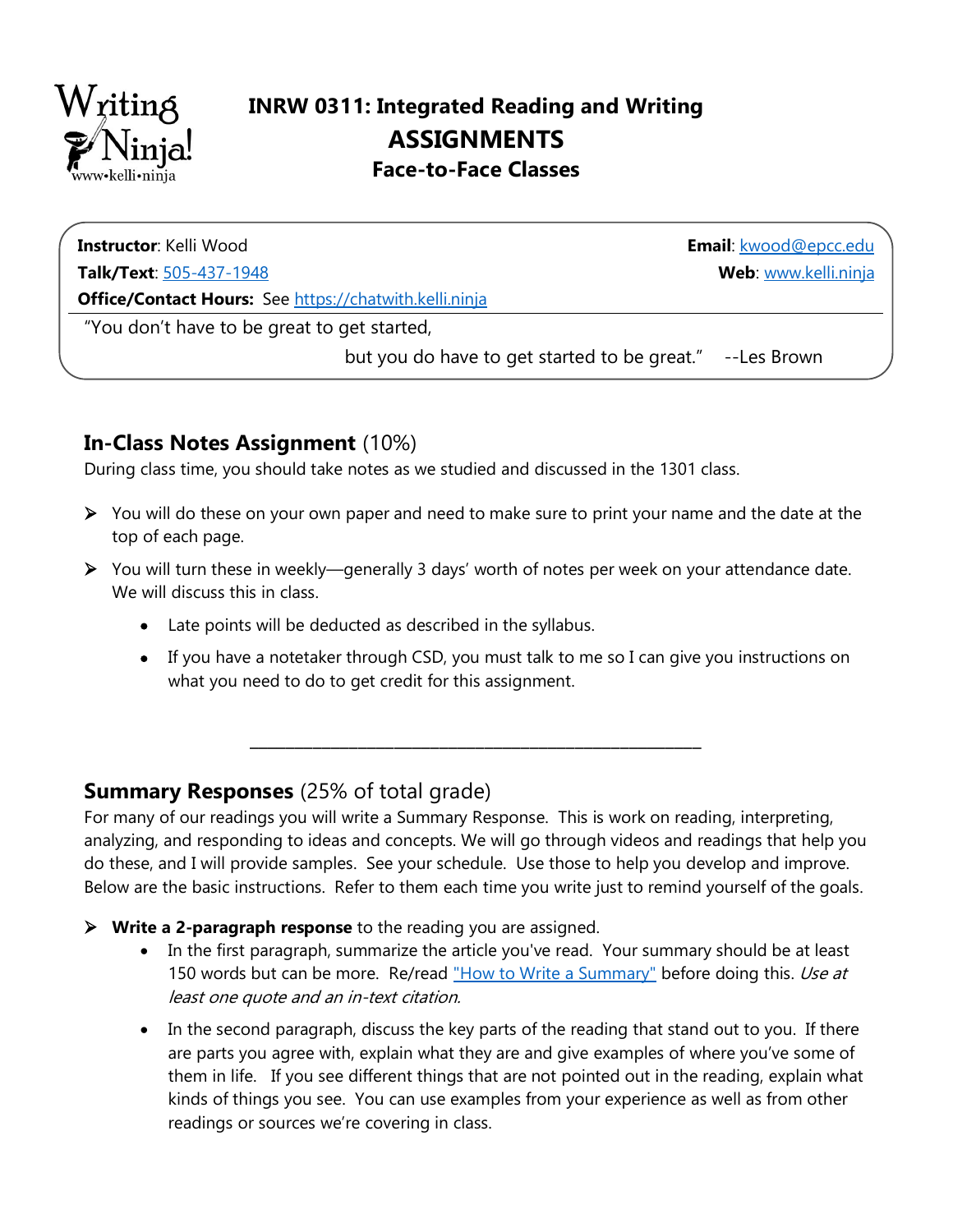- You should use at least one quote somewhere in the summary/response.
- Remember we're working to integrate quotes smoothly, use correct citation, and in the responses during the second half of the semester (APA/Media Analysis) avoid using I/me/my/you/your, etc. except with instructions or samples.

➢ **Format your paper according to the style we're currently studying and using.** Refer to the instructions in *[Writing down the Basics](http://kelli.ninja/Writing_down_the_Basics.pdf)* and the video you watched for homework.

- Use MLA or APA according to the style we're studying at the time.
	- Readings done during the Emblematic Essay assignment should be done in MLA Format and use MLA citation.
	- Readings done during the Media Analysis Essay assignment should be done in APA Format and use APA citation.

#### ➢ **Edit, Proofread, and Upload Your Work**

- Proofread carefully. I recommend you take advantage of going to the [writing center](http://kelli.ninja/misc/Going%20to%20the%20Online%20Writing%20Center.pdf)—get some of that extra credit while you're there!
- Upload the paper to our **Blackboard** INRW page under the Summary Responses link. Don't forget your Grammarly report, and if you went, include your Writing Center verification.

### **Final Portfolio** (25% of total grade)

Your portfolio will be **developed throughout the semester** on our Blackboard Course page for INRW 0311. We will discuss it in class, and there is a video lesson explaining this. Your portfolio should include these things.

**\_\_\_\_\_\_\_\_\_\_\_\_\_\_\_\_\_\_\_\_\_\_\_\_\_\_\_\_\_\_\_\_\_\_\_\_\_\_\_\_\_\_\_\_\_\_\_\_\_\_**

#### ➢ **Final Versions of your Cover Letters and Essays**

#### ➢ **Post-Essay Reflection**

After you turn in your final of your cover letter and essay for the Emblematic Essay and the drafts of each for the Media Analysis Essay, you need to write a reflection and submit it to your portfolio. For each of your essay reflections, discuss these topics. You should have a paragraph on each topic except grammar; there you can have a list.

#### • **Content Revision Thoughts**

Take some time to think about how you changed and grew from your prewritings to the essay in terms of *content*. What did you learn about being able to develop more ideas in your writing as you went through the process? You might want to start by describing how you thought about it at first, and what you realized you needed to take more time with, add, omit, or develop as you looked back on it and worked on development.

#### • **Grammar Points to Work On**

What one or two things do you need to work on most in terms of grammar. Look those up in Writing down the Basics or at a good source online and jot down the basic rule in your own words.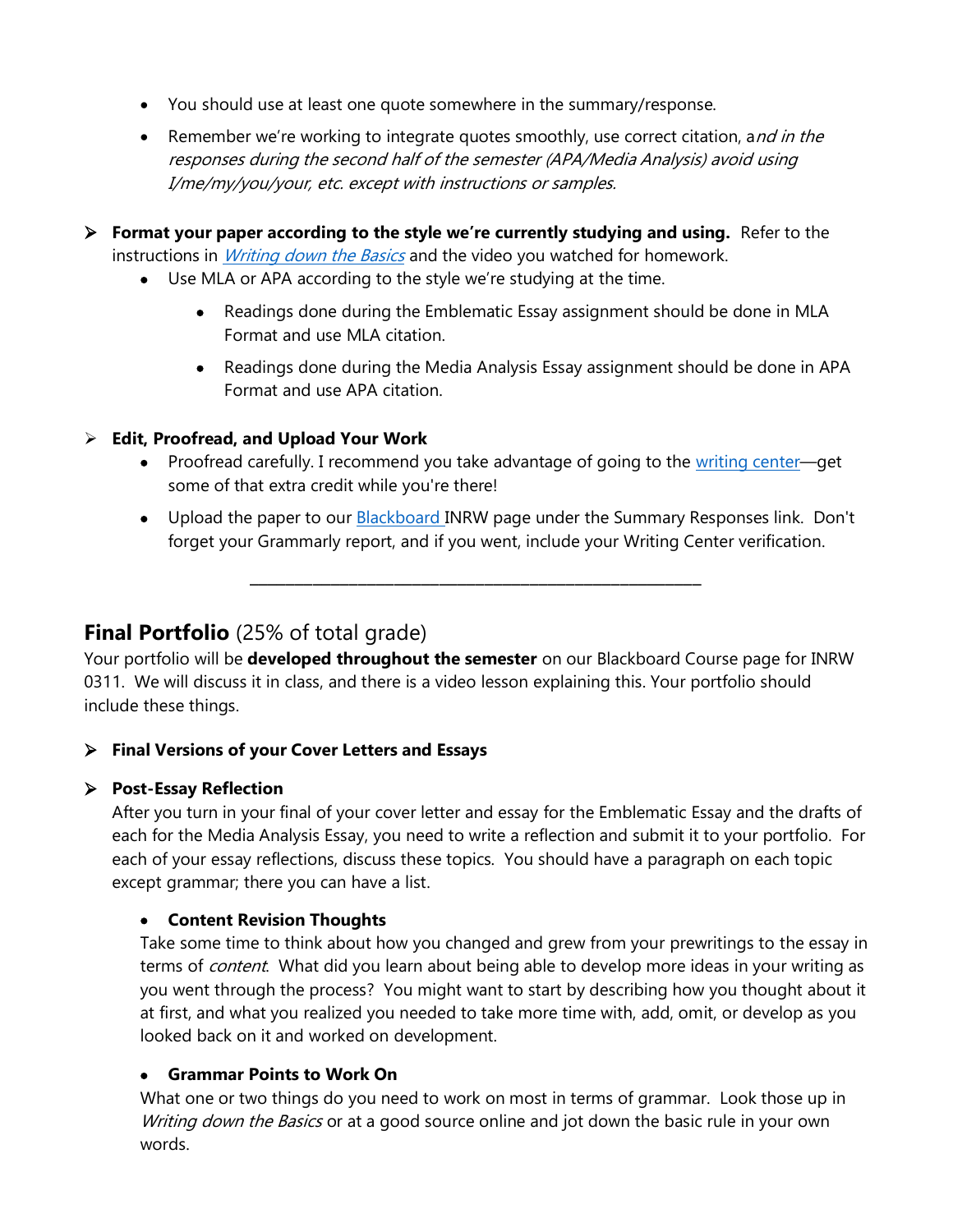#### • **Writing Strategies**

What things helped you get this done? What things do you need to do better at or plan better for next time? Give examples and write out specific plans of things you will do to help develop this section of your response.

#### • **Reading Reflection**

Look back through your Summary Responses to the readings for the essay. Go back and review those that stood out to you. What are the major things you learned or will carry with you? Discuss that and feel free to quote from them as needed. Make sure to use the quotation marks around your quotes and signal phrases to clearly attribute. You do not need to do citation, but I will give extra credit for doing so.

#### ➢ **Final Reflection:** You will write one further work for this course reflecting on your writing. Now that we are nearing the end of the course, it's time to put this all together and think about what tools you will carry with you as you write in the future.

**Assignment:** As you put your portfolio together, go back and look at your writing over the course of the semester. Look at what we've done in these two classes as well as what you have done in other classes you are taking. Think about what it felt like when you first wrote papers versus how you approach writing papers now. Think about what things you now find easier and which things are still tricky.

Then, in a 2-3 page essay reflect on how your writing process, reading comprehension, and analytical skills have evolved over the course of the semester, as well as the things you need to remember to do when you write for college or other professional situations in the future. You may also discuss what things you've learned to do or that you need to do to be a successful college student.

Give examples from your works and experiences in this class and other classes you are taking or have taken. Make sure to include an introduction and conclusion.

This is an informal essay like our first one in 1301, so while you need to watch your grammar and proofread carefully, it is much more a discussion between the two of us.

You may format this in either MLA or APA—whichever you prefer, just be consistent and get it right; by now you should know how to do that!  $\triangleq$ 

Here's a bit of advice on writing a reflective essay, but if you've been keeping up with things, you're more than prepared to do this now: [Reflective Writing.](https://www.nottingham.ac.uk/studyingeffectively/writing/writingtasks/reflective.aspx)

➢ **Setting up Your Portfolio Journals:** Check out the video linked on the schedule for how to set this up or the explanation I do in class. Here's the order you'll need to create journal entries in so that they are organized correctly: